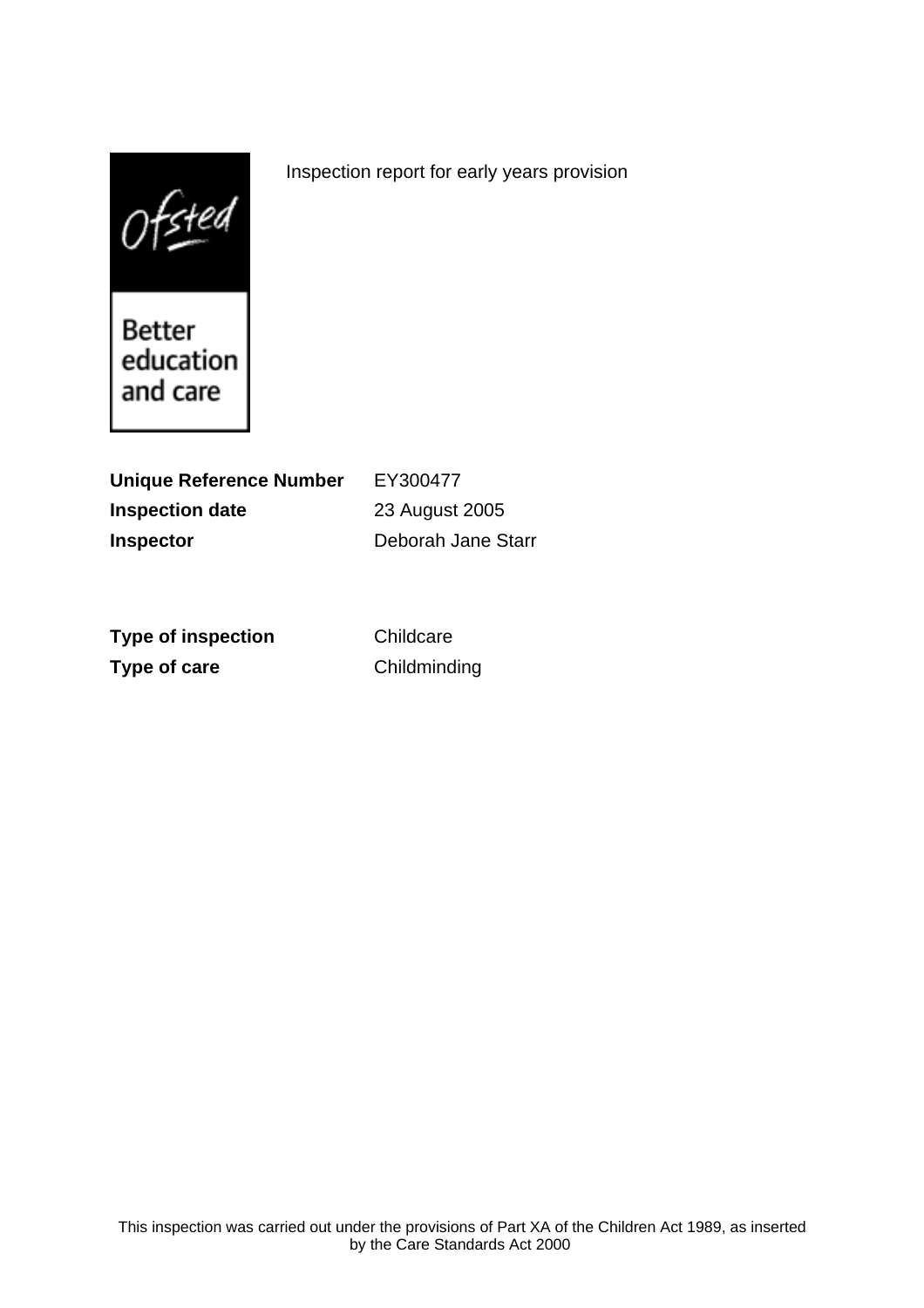## **ABOUT THIS INSPECTION**

The purpose of this inspection is to assure government, parents and the public of the quality of childcare and, if applicable, of nursery education. The inspection was carried out under Part XA Children Act 1989 as introduced by the Care Standards Act 2000 and, where nursery education is provided, under Schedule 26 of the School Standards and Framework Act 1998.

This report details the main strengths and any areas for improvement identified during the inspection. The judgements included in the report are made in relation to the outcomes for children set out in the Children Act 2004; the National Standards for under 8s day care and childminding; and, where nursery education is provided, the Curriculum guidance for the foundation stage.

The report includes information on any complaints about the childcare provision which Ofsted has received since the last inspection or registration or 1 April 2004 whichever is the later.

#### **The key inspection judgements and what they mean**

Outstanding: this aspect of the provision is of exceptionally high quality Good: this aspect of the provision is strong Satisfactory: this aspect of the provision is sound Inadequate: this aspect of the provision is not good enough

For more information about early years inspections, please see the booklet Are you ready for your inspection? which is available from Ofsted's website: www.ofsted.gov.uk.

# **THE QUALITY AND STANDARDS OF THE CARE**

On the basis of the evidence collected on this inspection:

The quality and standards of the care are good. The registered person meets the National Standards for under 8s day care and childminding.

# **WHAT SORT OF SETTING IS IT?**

The childminder was registered in 2004. She lives with her husband and child aged seven in Portishead, North Somerset. The whole of the ground floor and designated areas on the first floor are used for childminding. There is a fully enclosed back garden available for outside play. The childminder is registered to care for a maximum of five children at any one time and is currently minding four children, one of whom attends on a full time basis.

The childminder takes and collects children from local schools. She attends local toddler groups and takes children to local parks and library.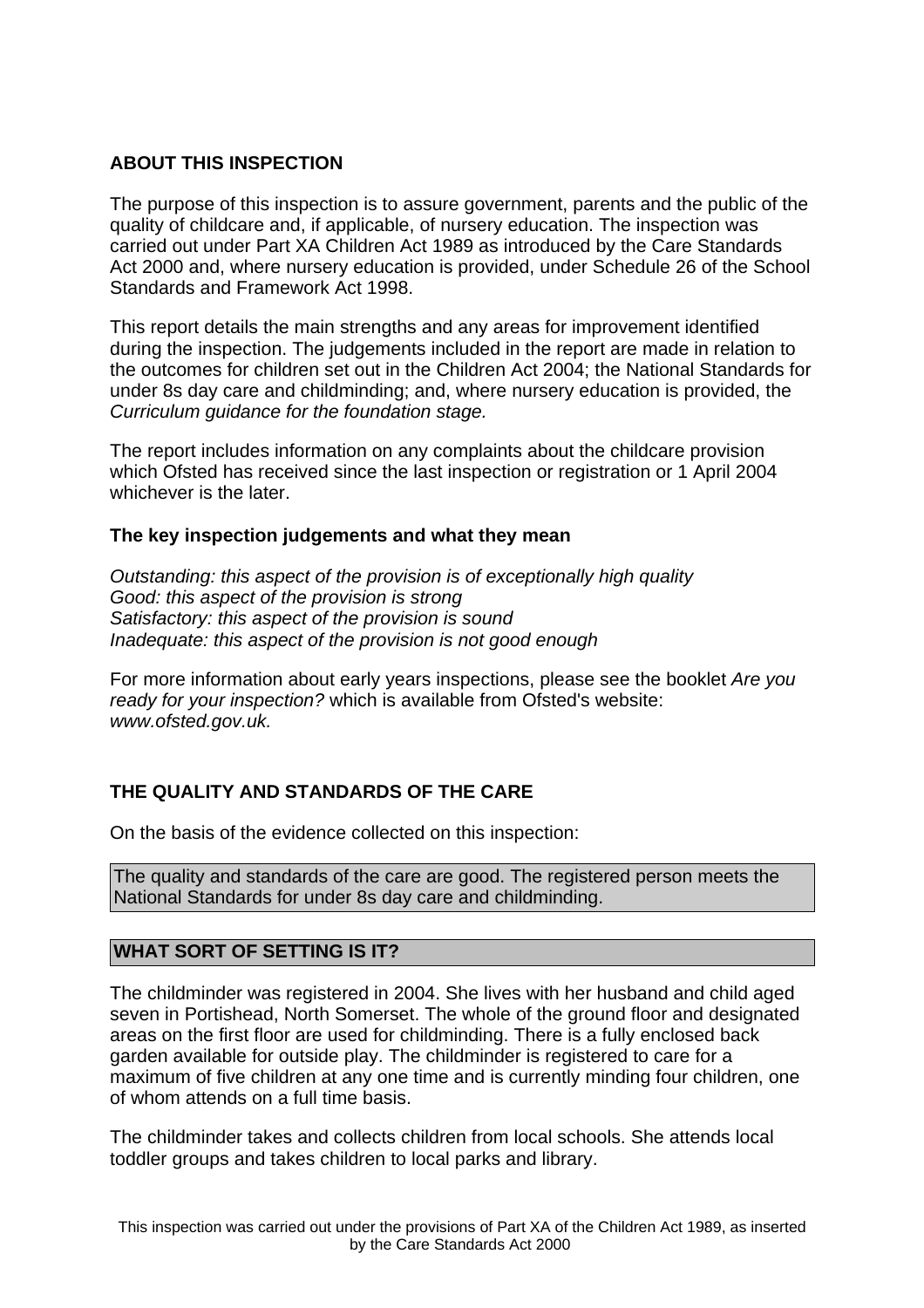# **THE EFFECTIVENESS OF THE PROVISION**

## **Helping children to be healthy**

The provision is good.

Children's health is promoted. Children learn about the importance of good personal hygiene through daily routines. They are helped to understand the importance of why they wash hands after use of the toilet and after play in the garden. Procedures that minimise the spread of infection are in place, such as the exclusion of children when unwell and precautions taken when changing nappies. The childminder holds a current first aid certificate. She is aware of how to manage accidents and the administering of medication, although at times parental acknowledgement is not recorded.

Children enjoy a range of activities that contribute to their physical health and development. The childminder gives young children good support to develop muscle control for sitting up and provides a range of experiences to promote their increasing mobility and co-ordination such as use of a door baby bouncer, push along baby walker, action songs such as head shoulders knees and toes and opportunities to develop fine motor skills by picking up small objects such as toys and raisins. Physical play opportunities in the garden and visits to local parks help children develop control of their bodies, for example sit and ride toys, frisbees and balls. Walks to school also improve children's fitness and provide fresh air. Children are able to rest and be active according to their needs.

Children develop an understanding of a healthy diet through a balanced range of snacks of fruit and raw vegetables. They are offered drinks regularly throughout the day. Children's dietary needs are thoroughly discussed with parents, regularly reviewed and adjusted to meet their changing needs, for example moving babies on from food in jars to home cooked fresh foods.

#### **Protecting children from harm or neglect and helping them stay safe**

The provision is good.

Children are safe as they move around freely in a spacious well maintained home where risks are identified, minimised and regularly checked. These include, written risk assessments, fitted stair gates and smoke detectors. Children are encouraged to become aware of how to keep themselves and other's safe both within and outside the home. For example older children know that small items could be harmful to young children when left on the floor, learn about road safety and know to stay within agreed boundaries when on outings. Children independently select toys from an extensive range of safe, interesting and high quality resources and toys. These are suitable for all ages and developmental stages of children.

The childminder has all required procedures and documents in place to ensure children's welfare is safeguarded and protected. These include accident records and systems for the safe collection of children. The childminder has a good understanding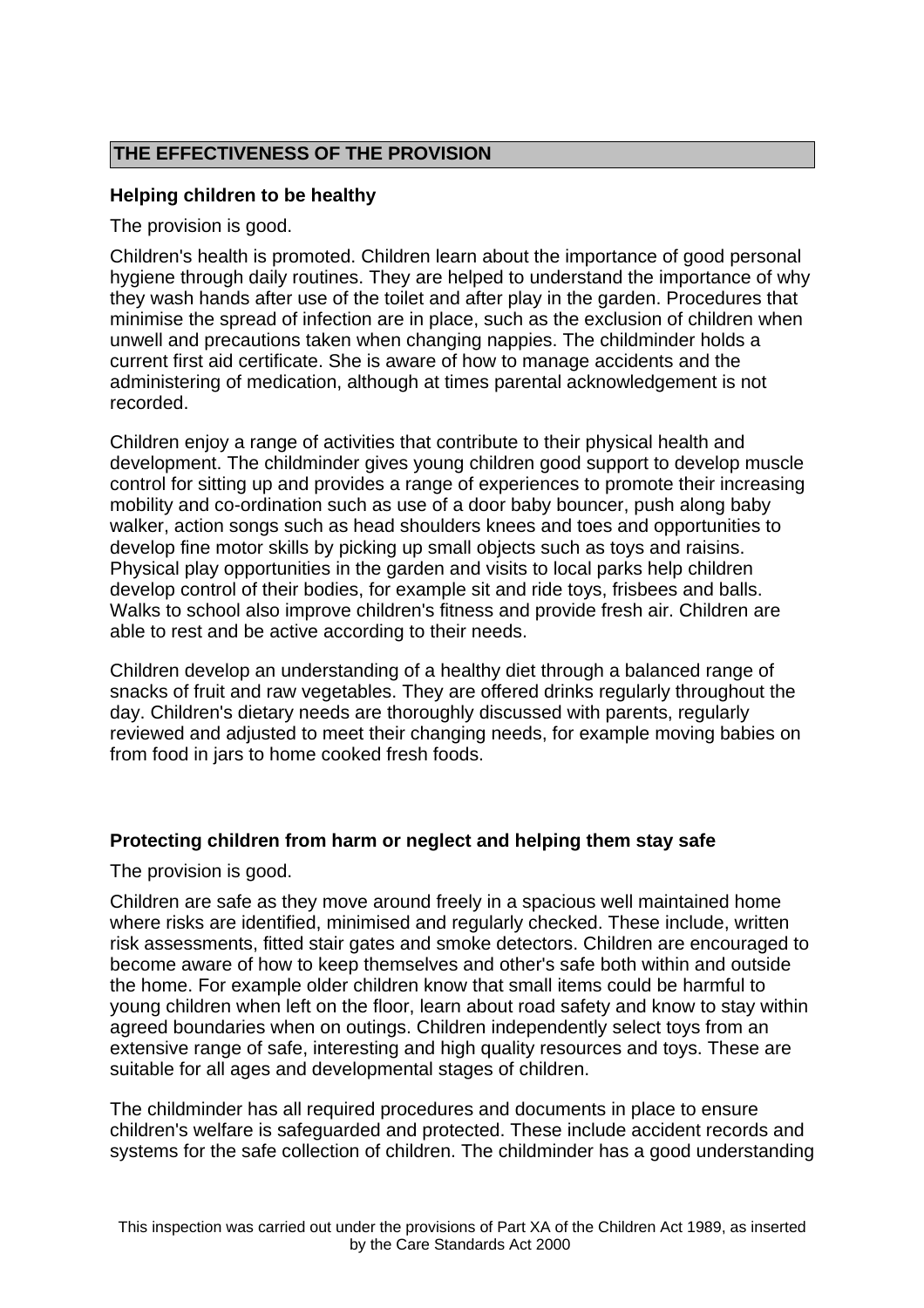of child protection issues and local procedures to be followed. She discusses her responsibilities with parents.

## **Helping children achieve well and enjoy what they do**

The provision is good.

Children are settled, happy and secure within the childminder's home. Young children receive lots of cuddles which promotes their sense of well being. The strong bond between the childminder and child promotes their self confidence and enables them to explore and makes sense of the world around them. For instance, young babies look for a favourite toy that is out of view and eagerly look around them when moving from room to room.

Children make progress because the childminder is aware of each child's stage of development and responds appropriately. Young children are interested and eagerly explore items such as textured toys and materials and interactive toys with sounds. All areas of the home promote children's learning. For example, wind chimes, wind catchers, mint and lavender are positioned thoughtfully in the garden to stimulate children's senses. The childminder uses everyday activities such as hanging out the washing with cloths pegs and shopping trips to develop children's understanding of number, sorting and matching. Activities including nursery rhymes, music and stories help develop language.

#### **Helping children make a positive contribution**

The provision is good.

Children's individual needs are clearly identified and met. This is achieved through very regular discussion with parents and alternative carers and the childminder's good knowledge of the children. The display of children's photos, use of family photos as a reference specifically for young babies, use of personal items such as special slippers and responsibility for tasks such as laying the breakfast table develops children's sense of belonging and value. To date the childminder has not minded a child with special needs, but if asked would discuss their individual requirements with parents.

The childminder provides a meaningful range of experiences through everyday activities such as dressing up clothes, use of chop sticks to eat meals and musical instruments to promote children's awareness of the wider world. These experiences in addition to resources that reflect positive images such as puzzles and books help children develop positive attitudes to others different from themselves. Children develop a sense of their local community through regular visits to toddler groups, shops, library and places of interest such as farms, the zoo and the Empire and Commonwealth museum. Children develop an understanding of the environment by sorting items for re-cycling.

The childminder's use of encouragement and praise builds children's self-esteem. Her calm, consistent approach of setting clear boundaries, use of age appropriate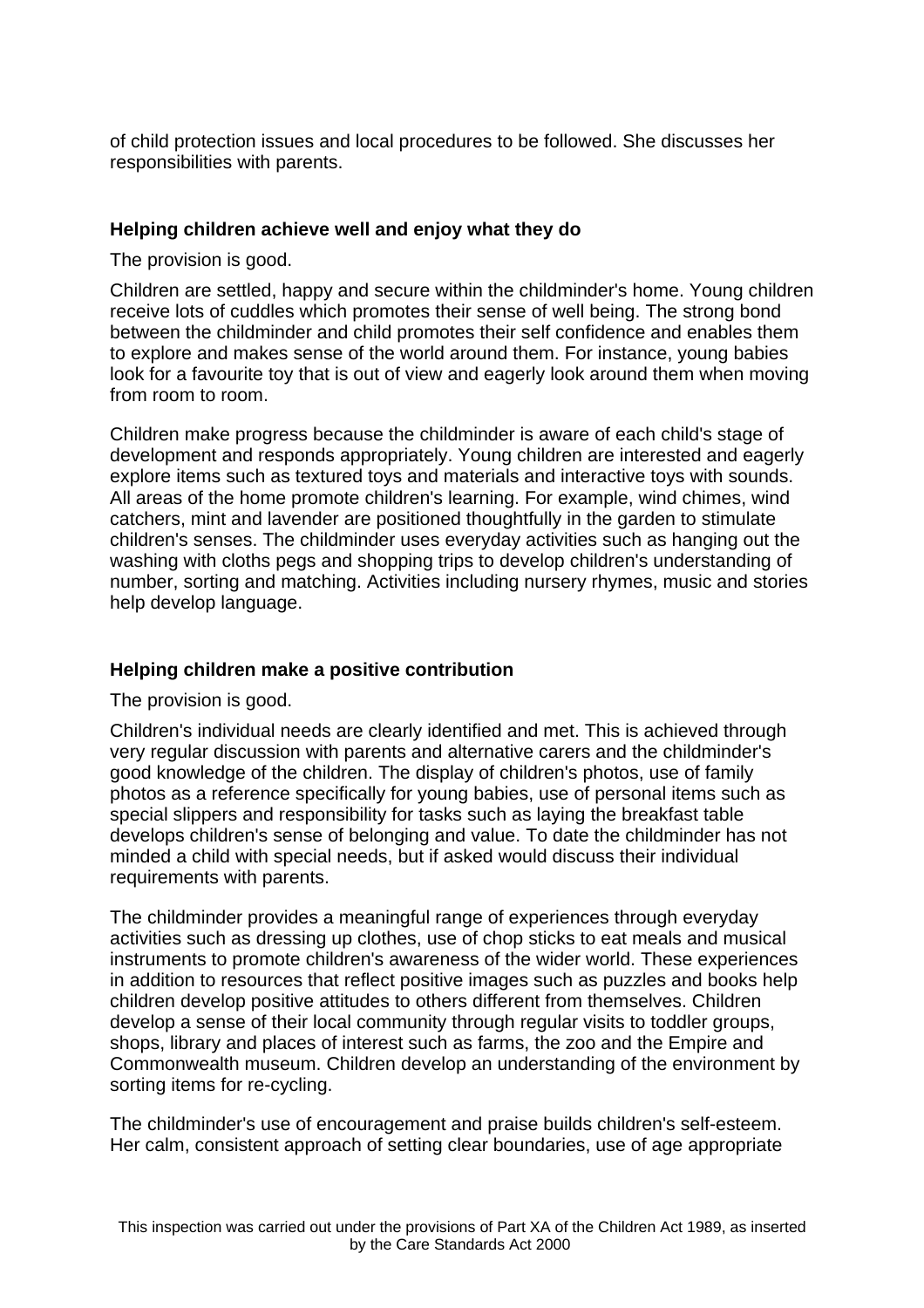strategies and involvement of children to work out their own solutions is effective in helping them manage their behaviour. As a result children are well behaved and respectful of each other.

Children benefit from the excellent partnership between their parents and childminder. Her flexible and accommodating approach ensures that each child's individual needs are met and children are secure. Parents are fully informed of their child's daily experiences and are involved through daily dairies, monthly digital photo discs and individual time set aside at the end of each week to discuss all aspects of care.

#### **Organisation**

The organisation is good.

Children are at ease within the well organised environment. The lay out of the open plan ground floor enables children of all ages to move independently and to easily access and self select toys and resources from well organised storage boxes and low level cupboards. Toys for babies are placed at floor level and within easy reach. Routines and flexible planning of the day supports children's development and ensures that children's individual needs are met. For example, babies need for sleep and rest and the taking of children to school. The childminder plans ahead effectively to ensure minimum disruption for the care of children, for instance due to parents working patterns.

Children's wellbeing is promoted through appropriate, regularly updated and well organised documentation which is stored confidentially. The childminder meets the needs of the range of children for whom she provides.

#### **Improvements since the last inspection**

Not applicable.

#### **Complaints since the last inspection**

There are no complaints to report.

# **THE QUALITY AND STANDARDS OF THE CARE**

On the basis of the evidence collected on this inspection:

The quality and standards of the care are good. The registered person meets the National Standards for under 8s day care and childminding.

#### **WHAT MUST BE DONE TO SECURE FUTURE IMPROVEMENT?**